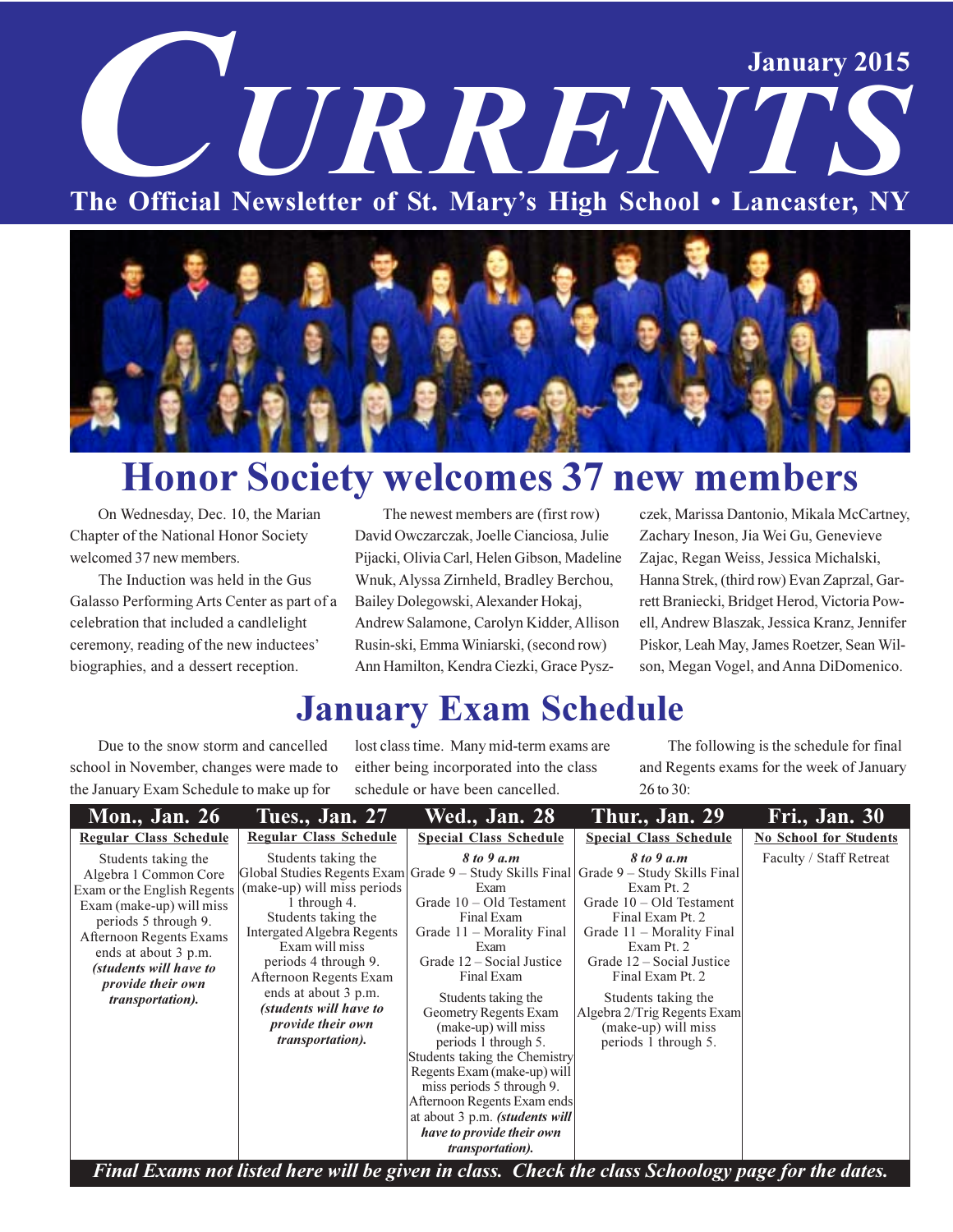## **January is time for a fresh start**

January is always my favorite month

of the year, not just because it is my birthday month. It symbolizes a new beginning, a fresh start, an opportunity to begin anew.

As the school year goes by so quickly it nice to slow down for a minute and realize that we still have a little over half a year left

and an opportunity to define what the rest of our school year can become.

We spend our lives counting down to

the next big event and really what we need to do is to stop and focus on the moment, live the day, relish the experiences that come our way.

There is a famous quote, "Yesterday's the past. Tomorrow's the future. But today is the gift that is

why they call it the present."

As we begin 2015 let's all try to live by

### **Students/Teacher of September**



Kaitlyn

Tytka





Antonicelli



 $Mrs$ 

### Savannah Shae

Junik

### **Students/Teacher of October**

Meyers



*Alexandra* Zelazny



Kidder

Helen Gibson





Shala Wright



# $Mr$  $Ard$

### **Students/Teacher of November**

 $A$ lex

Paul



Gillian Sacco



Gresham



 $Chlo$ e **Isbrandt** 



 $M_{\rm F}$ s Migliore that motto, let's treat every day as a gift and enjoy it for what it is, another day.

Some gifts are great, others you want to take back, but each gift has meaning to it and that is what life is: a series of days, some good, some bad, but each one shapes who we are and who we will ultimately become.

I can say that 2014 was a rough year for me on a personal level, but I can dwell on that or look at today as an opportunity to enrich my life.

If we go into everyday with that attitude we will have a positive experience and 2015 can be a great year in our lives.

So as we return to school let's sit back and cherish each day as if it was our last, squeeze every ounce of life from it, and make this year a memorable one.

Happy New Year everyone - may it be our best year to date.

Mr. Matthew Ard

Dean of Student Affairs



### **Currents**

Published 12 times a year by St. Mary's High School 142 Laverack Ave., Lancaster, NY 14086  $(716)$  683-4824 • www.smhlancers.org

> Editor: Keith L. Kidder '85 *Vol. 23, Issue 5*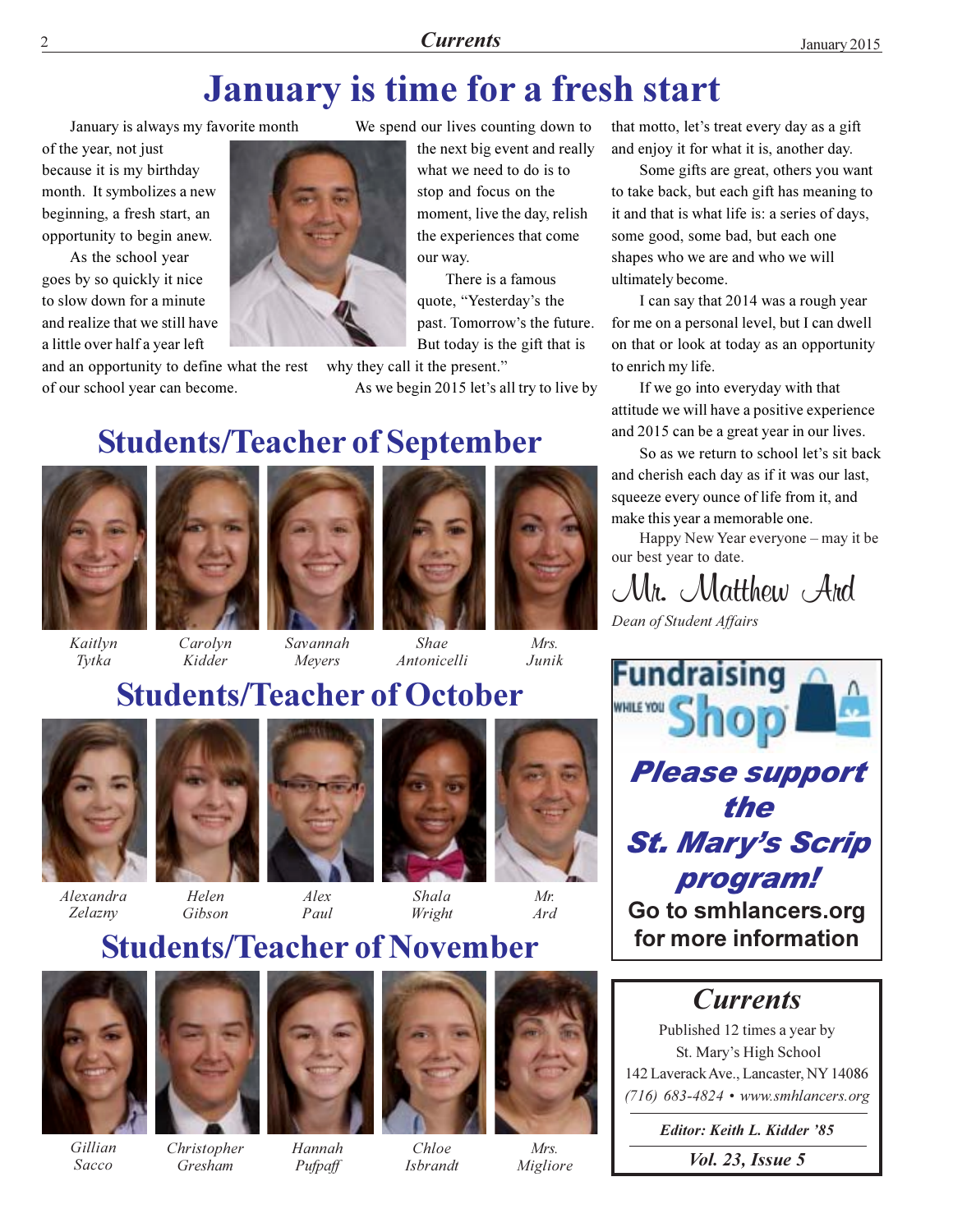## **Exciting changes coming to Lancer Auction '15**

Plans are already underway for Lancer Auction 2015. This year's Auction will be held on Friday, Feb. 6, beginning at 6 p.m.

Whether you are new to St. Mary's or have been here for many years, exciting changes have been made to the Auction for 2015. Here is a brief description of all that is in store at this year's Auction:

#### **First off, what is Lancer Auction 2015?**

The Lancer Auction is the major fundraiser for St. Mary's High School. The evening combines Raffles, Silent Auction, Live Auction, wonderful food, and lots of great conversation to raise money to benefit the students of St. Mary's High School.

#### What is the evening like?

Registration begins at 6 p.m. in the Gus Galasso Performing Arts Center. Guests will be invited to participate in a variety of raffles (50/50, Lottery Tree, Liquor Basket). Participants then proceed to the Athletic Center where they will have the opportunity to bid on hundreds of wonderful items in the Silent Auction. Hors'd-oeuvres, an open bar, and deluxe food stations provided by Frontier Catering will also be available.

Beginning at approximately 8:15 p.m., the Silent Auction portion will come to a conclusion. Everyone will then be invited to take their seats at which time there will be a champagne toast and dessert from Chrusciki Bakery. This will be followed by the Live Auction.

For those interested, valet parking is available. Check-out this year will be taking place in the Auditorium.

#### **What is the "Silent Auction"?**

The Auction committee has gathered many items for people to bid on. This includes housewares, sporting equipment, and certificates for dinners and entertainment, just to name a few. There will also be Special items including autographed jerseys, dinner packages, and more expensive items. There will also be projects prepared by the students in the St. Mary's Art Club.

Next to each item will be a bid sheet on which those who wish may place a bid for that item. There is also a spot for "Guaranteed Bid," where participants can claim the item for themselves. At designated times throughout the evening, bidding on specific sections will close; those who have the highest bid when bidding closes will be awarded the item. Winning bidders will be notified during the Live Auction of the items that they have won.

### **What is the "Live Auction"?**

The Live Auction is what people think of when they think of an Auction  $-$  items

will be described. an Auctioneer will then call for bids from the auction participants, and the person who has the highest bid will receive the  $i$ tem

Some items available during the Live Auction include use of condos, tickets to a Sabres game in a



Placing bids during last year's Silent Auction.

suite, tickets to Yankees and Red Sox games, the use of a suite for a Brooklyn Nets/Cleveland Cavalier basketball game, and much more.

#### **What is the cost for the Auction?**

This year, the Lancer Auction costs \$85 per person. Cost includes delicious food provided by Frontier Catering and an open bar.

### How do I receive an invitation?

St. Mary's families, past and present, will receive an invitation shortly. If you do not receive an invitation and would like one, or if you have a suggestion of someone who should receive one, please contact Pam Aquino, Special Events Coordinator, at (716)683-4824, ext. 223 or at paquino@smhlancers. org.

Please note that Auction guests must be 21 years old or older to attend.

### Do you need any volunteers?

There are several places where volunteers are needed. This includes registration, raffles, check-out, and more. Students are also needed to help serve the dinners and work check-out. Those interested in volunteering should contact Mrs. Aquino.

Those who have any other questions about the Lancer Auction should contact Mrs. Aquino.



Mrs. Theresa Kruse volunteered to help with Check-out at last year's Auction.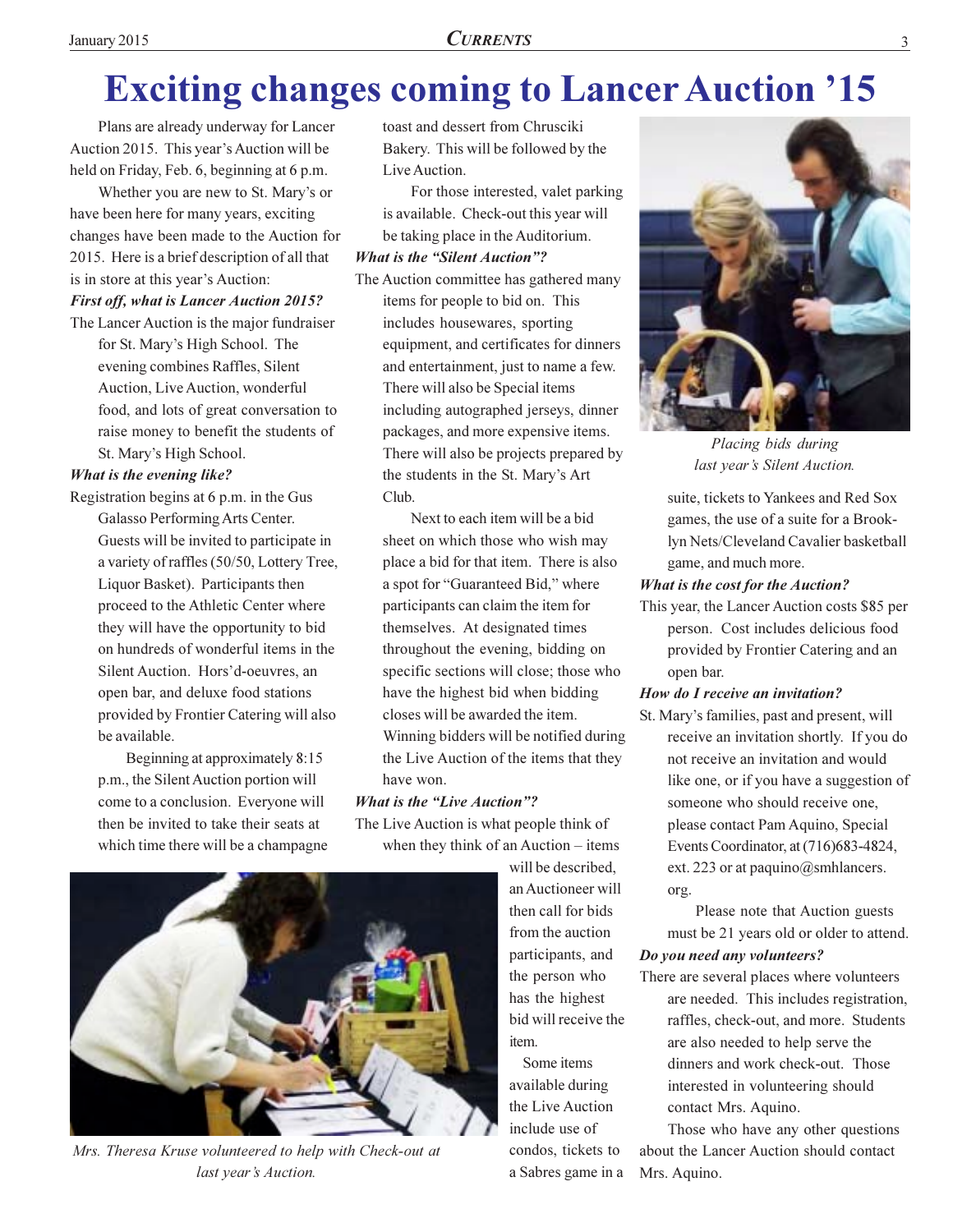### January 2015

### **St. Mary's High School**

Counseling Corner

Sarah Neudeck (sneudeck@smhlancers.org) • 683-2349 • Jamie Whitwood (jwhitwood@smhlancers.org) Counselor to Classes of 2015 & 2017 Counselor to Classes of 2016 & 2018

## **Avoid scare** tactics when disciplining

When lecturing your teen for the hundredth time about wearing her seat belt, it's tempting to start screaming, "You must wear your seat belt! If you don't, and there's an accident, you will break your neck!"

That reaction makes sense. However, it's important to remember that your teen doesn't always think the same way that you  $do$  – and that's why scare tactics don't work.

Teens understand that bad things could happen, but they think those bad things will only happen to other people. Teens are better at processing concrete information – what's going on in the here and now  $-$  than they are at thinking about abstract situations. That's why a direct statement ("If you're not wearing your seat belt, I'm taking away your driving privileges") is more effective than a scare tactic.

Scare tactics can also cause your teen to lose respect for your advice. If you respond with a "scary story" every time your teen tries to talk to you about a serious issue, she is likely to stop discussing them with you. It's more important to know your teen's concerns and issues than it is to scare her away from doing things. So give your teen reasonable explanations for why you feel the way you do on serious issues.

Reprinted with permission from the January 2015 issue of Parents Still make the difference!® (High School Edition) newsletter. Copyright © 2015 The Parent Institute®, a division of NIS, Inc.

## Resolutions for school success

It's the start of a new year, and that's a good time to take stock. Are your teen's grades where she – and you - would like them to be? If not, it may be time to make some learning resolutions.

Here are three to try:

- Get to class on time every day. Teachers can't teach students who aren't in class. And if teens consistently miss a class, or if they arrive late, they're going to miss something important.
- Read for pleasure. Research shows that teens strongly benefit from time spent reading. Unfortunately, according to studies collected by Common Sense Media, there has been a clear decline in reading among teens. Nearly half of 17-yearolds say they read for pleasure no more than one or two times a year.

So encourage your teen to spend time reading something she likes  $-a$ sports story, a thriller, or a magazine. It doesn't matter what she reads, just that she reads.

• Cut down on screen time. Studies show that most teens spend more than seven hours a day using media. Not surprisingly, those with the highest media usage had the lowest grades. So have your teen turn off the TV and put her phone down for an hour or two. Encourage her to use that time to read, be active, or just daydream.

Reprinted with permission from the January 2015 issue of Parents Still make the difference!® (High School Edition) newsletter. Copyright © 2015 The Parent Institute®, a division of NIS, Inc. Source: J. Ludden, "Why Aren't Teens Reading Like They Used To? ' NPR.org; "Generation M<sup>2</sup>: Media in the Lives of 8 to 18-year-olds," Kaiser Family Foundation.

## Shaping attitudes toward money

Your daughter wants you to buy her an expensive pair of jeans she saw a friend wearing.

Even if you can afford the jeans, should you buy them? Keep in mind that what you don't give your teen can be more important than what you do.

Teens have always wanted to look like their friends. There's nothing wrong with dressing fashionably. But there's a big difference between looking nice and wearing clothes that cost more than the rent on your first apartment.

Teens need to be taught the value of money. Learning how to manage money, save money, and how to spend it wisely are valuable skills.

So, rather than just saying no (or yes) to the jeans, use this as an opportunity to teach your teen about making responsible decisions. Give her a clothing allowance and let her decide how to spend it. Would she rather have one pair of really expensive jeans or two tops and two pairs of less-expensive jeans? Remind her that once the money is gone, it's gone.

Regardless of her decision, you'll help your teen learn the financial selfdiscipline that will make her a more responsible adult.

Reprinted with permission from the January 2015 issue of Parents Still make the difference!® (High School Edition) newsletter. Copyright © 2015 The Parent Institute®, a division of NIS, Inc.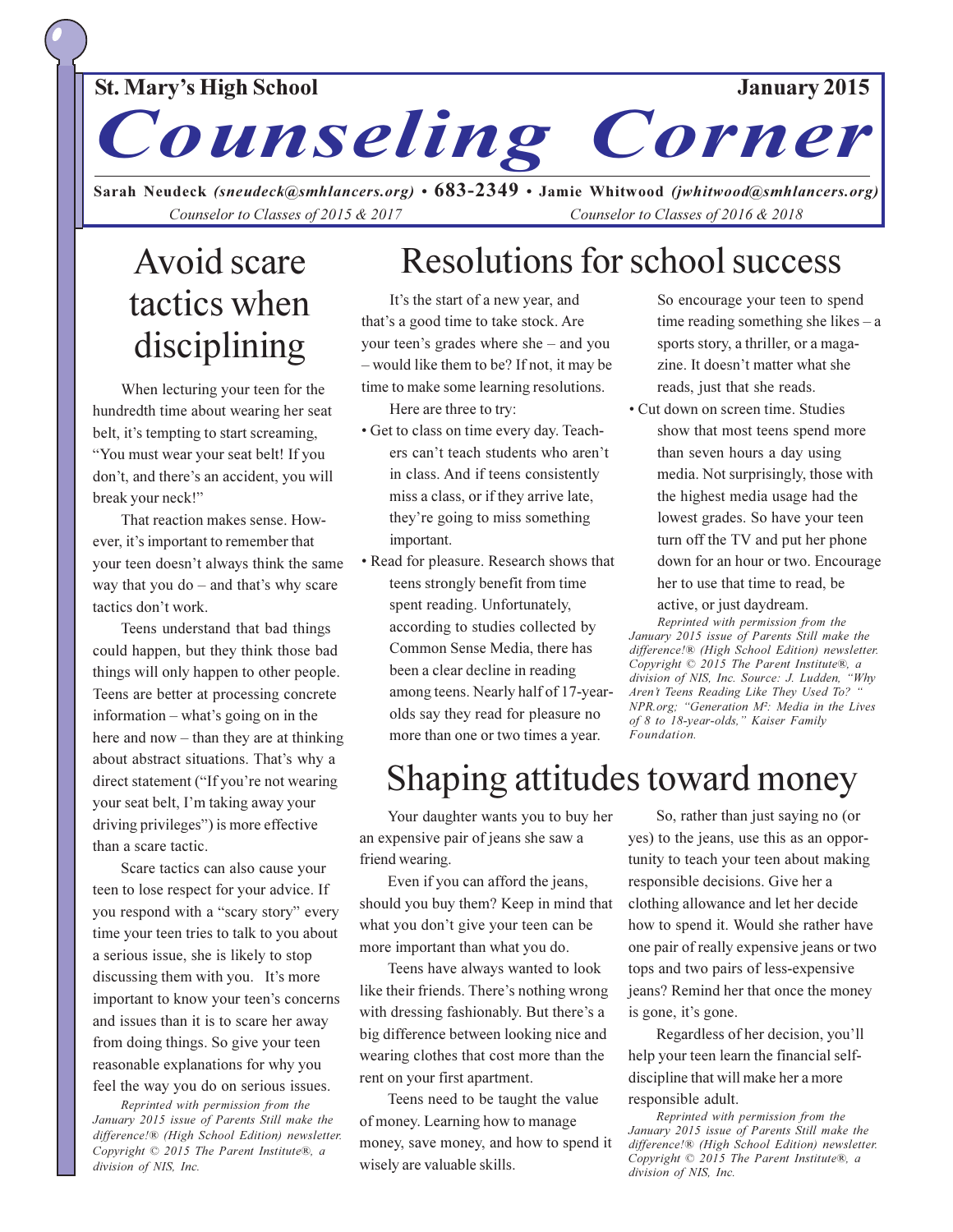## **Apply NOW for Financial Aid**

Now is the time to apply for Financial Aid for the 2015-2016 School Year! To apply, go to www.smarttuitionaid.com and

enter the school ID: 11384. Here is what you will need to support your application:

Lancer Parent Partner Ship

### Committee people, models needed

The Lancer Parent Partnership Fashion Show Committee will meet on Wednesday, Jan. 21, at 6 p.m. in the St. Mary's High School Library.

Now that the holidays are over, the planning for the spring fashion show, "Lights, Camera, Fashion!" will be in full swing! All are welcome to join the committee and assist with the planning.

This year's event will be held on Tuesday, April 21, at Salvatore's Italian Gardens Restaurant, beginning at 5 p.m. As the Lancer Parent Partnership's only fundraiser, the event raises money for student scholarships, as well as parent networking socials and faculty and staff appreciation events. If you are unable to attend the January meeting, but would still like to help, please e-mail Sandy Gibson at ekgib15@msn.com. There are many ways to help, including assisting with the models, decorating, obtaining theme basket donations, and helping with admissions and raffles the night of the event. We are also looking for vendors and stores for fashions that our models can showcase.

The online model sign up form will be available on the St. Mary's web site beginning January 12, and will be open until February 13. All students and faculty are encouraged to sign up early if they would like to model in the show. Any applicants iwho sign up after February 13 will be placed on a wait list.

The annual fashion show is a wonderful evening of fun, food, fashions, and fabulous prizes! Tickets will be \$40 and include admission, a door prize ticket, a three-course dinner, and the show. Tables of 10 are available. A cash bar will be available, as well as a theme basket raffle. Please invite your friends and family from outside the St. Mary's community and help us showcase this great event to benefit our students!

## **Bye, Bye Birdie to be Spring Musical**

The St. Mary's Theater Department is pleased to announce that the 2015 Spring Musical will be Bye, Bye Birdie.

Conrad Birdie is the biggest rock  $&$  roll star of the 1960s ever to be drafted. Aspiring chemist and song writer Albert is convinced that he can make his fortune and marry his girlfriend Rosie if he gets Conrad on the Ed Sullivan show to kiss a high school girl goodbye. Albert's mother will do anything to break him up with Rosie. Kim and Hugo, the high school steadies,

live in Sweet Apple, Ohio, where most of the action takes place.

Some memorable songs from the musical include "Put on a Happy Face," "A Lot of Livin' to Do," and "We Love You Conrad."

Auditions for the St. Mary's production will be held on January 6 and 7, with callbacks on January 9.

Bye, Bye Birdie will be performed March 19, 20, and 21, with curtain at 7:30 p.m. each night.

- Most recent paystubs and W-2 forms for all jobs
- Most recently filed tax returns with all schedules
- Most recently filed business tax returns (if applicable)
- Supplemental income documentation (Social Security, Child Support, Veterans Benefits, etc.)

The deadline to apply for Financial Aid is *January 31, 2015*! Failure to apply by the deadline will jeopardize your award.

If you have any questions regarding Tuition Aid, contact Steven Grieco, Enrollment Director, at (716) 683-4824, ext. 237, or sgrieco@smhlancers.org.

## **Sign up for SAT Prep Class**

St. Mary's is pleased to offer an afterschool SAT preparatory course to help Juniors perform their best on the SAT standardized tests.

These classes are designed to prepare students in strategies, content, grading, and techniques needed for the SAT exams. Throughout the course, students will practice various strategies tailored specifically for the Critical Reading, Math, and Writing sections. The cost of this course is \$215.

Students will need to purchase the textbook (McGraw-Hill 12 SAT Practice Tests-2nd Edition, ISBN#9780-07-158317-6) prior to the first class. The classes will meet on Monday afternoons from  $3-5$  p.m. on February 2, 9, and 23, and March 2 and 9 at St. Mary's High School. Students are also required to attend the practice SAT diagnostic on Saturday, Feb. 28, from 8 a.m.-12 noon.

Those who have questions should contact Ms. Jenna van Groenewoud at jvangroenewoud@smhlancers.org. To register, please contact the St. Mary's Guidance Department.

The deadline to register is Friday, Jan. 23.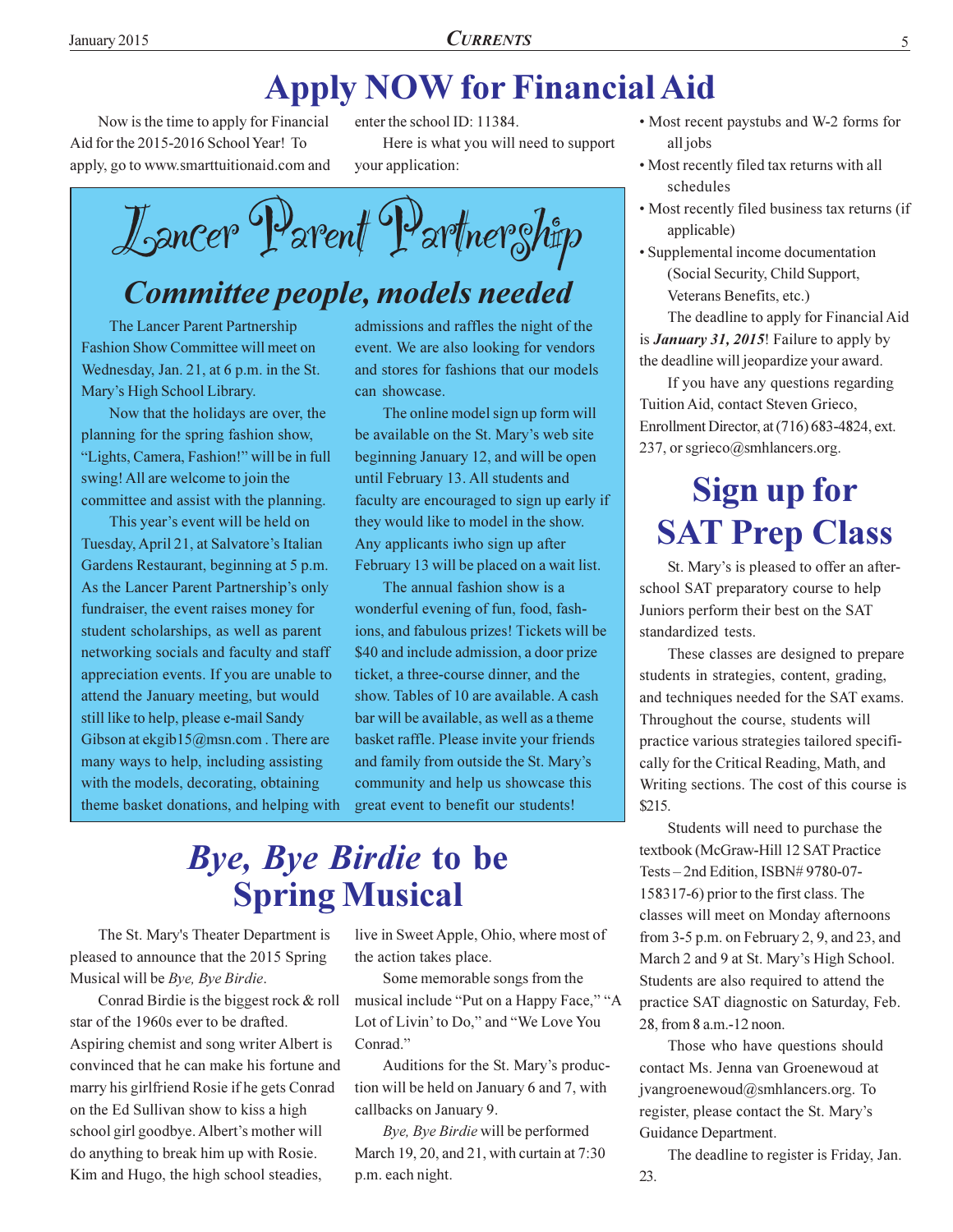### **Currents**

## **SEEK Week explores different cultures**

During the week of December 1 through 5, St. Mary's High School observed SEEK Week. Named for the SEEK (Students Exercising Equity & Knowledge) Club at St. Mary's, the week and the organization are designed to allow all members of the school to realize and appreciate that everyone is different and the same in so many ways.

The theme of the week was "Common" Threads." Throughout the week, members of SEEK offered a variety of activities to show these common threads, to display the contributions of various cultures. For example, photos of various sports from China were displayed, pictures from famous Irish painters were presented, a decade of the Rosary was said in Polish, famous Italian songs were played, and Shannon

Murty, a St. Mary's freshman, sang the National Anthem of Ireland in Gaelic during all lunches

In addition, the cafeteria offered a menu with foods from different cultures, including Italian, Chinese, Polish, Irish, and African.

SEEK Week concluded with an assembly featuring the African Drum Corps. The dancers and drummers offered a lively and entertaining performance demonstrating the music and dance of the African culture.

"The members of SEEK were striving to show the many similarities people of different ethnicities share," commented Mrs. Cindy Powers, Moderator of SEEK. "We used the theme 'Common Threads' to celebrate similarities such as food, the arts.



Members of the African Drum Corps lead the St. Mary's students in one of their dances.



Phone: (716) 681-9866 · Fax: (716) 681-9868 sales@chruscikibakery.com · www.chruscikibakery.com



Freshman Shannon Murty sings the Irish National Anthem in Gaelic.

faith, sports, and music.

"I think the students especially enjoyed some of the different foods we experienced," she continued, "but the highlight of the week was definitely the African Drum Corps and dancers. The students loved being involved in the dancing and listening to the drums! The experience brought about an awareness of the rich cultural heritage of Africa in an educational and fun way."

Student members of SEEK felt that the week was a great way for students to examine the world outside of their "comfort" zone."

"I think the students learned a lot more about the world other than their own personal background," said Hannah Gresham, a member of the SEEK club.

"I thought the week was an awesome way for the students to connect with people from cultures around the world," added fellow SEEK member Gillian Sacco. "I think the students developed a better appreciation for each other, and hopefully they will form a connection with other students, especially with those from other cultures."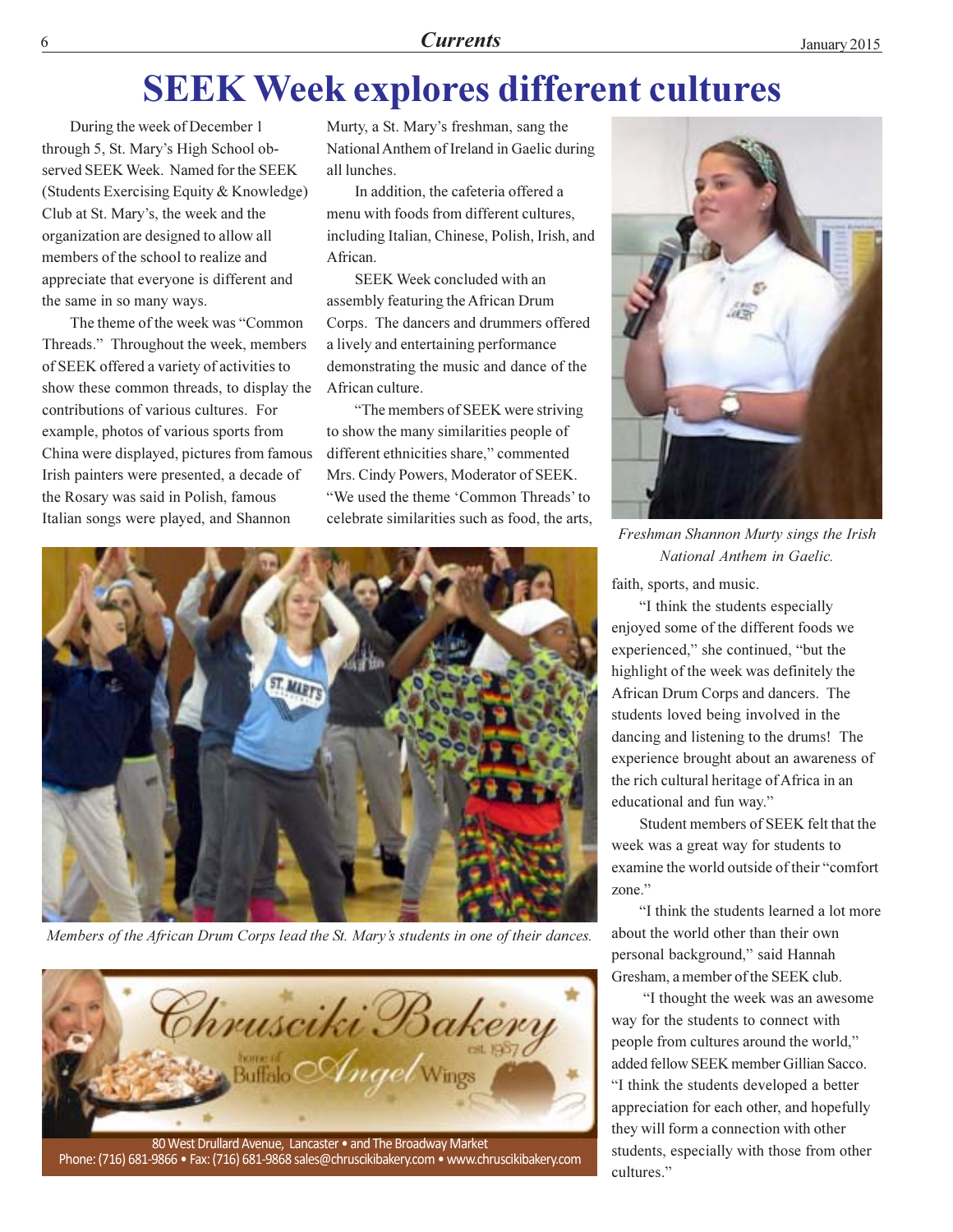## **Second STEAM Challenge is successful**

**By Miss Jennifer Anthone STEAM** Coordinator

I am excited to report the success of St. Mary's second STEAM project! For this challenge, students were asked to build a wind turbine that could generate the greatest amount of energy for its size. Students were restricted to using only recyclable materials, hot glue, and duct tape to assemble their wind turbines. Some students chose to be daring and built their own turbine stands in addition to building the blades, while others chose to narrow their focus on the design of the wind turbine blades only and use the premade stands provided. Every student was very creative in the development of their wind turbine blades, however.

After a great deal of research and much trial and error, the students found a variety of unique blade shapes that worked well for them. For example, Daquan Hunt chose to model the blades of his wind turbine after the shape of a hockey stick. Hannah Pufpaff and Haley Wipperman decided to use three cardboard panels cut into the shape of a trapezoid for their wind turbine blades, while Joshua Fontaine chose to cut his three cardboard panels into the shape of a rectangle. Like Hannah and Haley, David Fasolino also decided to



Jon Pasternak contructs his wind turbine.

use trapezoid shaped cardboard panels; however he used two panels per blade instead of one.

Frida Zheng and Karen He, who worked together, and Kevin Li, who worked independently, decided upon rounded, oval shaped blades made from balsa wood for their respective wind turbines. Jakari Woods and Jon Pasternak used balsa wood as well; however they had six blades total of two different sized trapezoids, three larger trapezoidal shaped blades and three smaller blades.

The challenge's champion for producing the greatest electrical output is Matthew Pietrzak. He chose a more simplistic design than his peers for his wind turbine blades. He decided to build three blades made only out of cardboard. The genius of his idea lay not behind the material, but the design. Matthew made short and narrow, elongated trapezoids for the blades and carefully angled the bases of the blades in the axle so that when wind was applied to the blades they generated maximum speed. Matthew's wind turbine achieved the greatest voltage output maxing out at 2.25 V!

The award for constructing the lightest wind turbine goes to Frida Zheng and Karen He. Their wind turbine weighed in at only 0.6 pounds! The girls built their turbine stand out of styrafoam and cardboard. They used a styrafoam cube for the base of the stand, which they duct taped to the floor for support, and a cardboard cylinder from a wrapping paper tube. The use of these lightweight materials enabled the girls to achieve the



Joshua Fontaine and Hannah Pufpaff give their turbine a test run.

lightest weight possible amongst their competitors.

The overall champions of the challenge for constructing the most efficient wind turbine are Jakari Woods and Jon Pasternak. Their wind turbine generated 1.5 volts of electricity and weighed only 0.8 pounds! Like Frida and Karen, the boys elected to construct their own wind turbine stand. They made their stand out of a shoe box, styrafoam, duct tape, and a cardboard cylinder. Due to the combination of the lightweight materials used for the stand and the design of their wind turbine blades, Jakari and Jon were able to produce the greatest amount of energy per pound.

Congratulations to Matthew, Frida, Karen, Jakari, and Jon on a job well done! The Game Developer and School of Rock challenges have begun and are well under way, so there will be more STEAM success to report in the near future. Also, the next STEAM Challenge, the Make and Wear Challenge, begins Monday, Jan. 5. Don't forget to follow me on Twitter and Instagram at  $@$ missanthone for updates on your classmates' progress!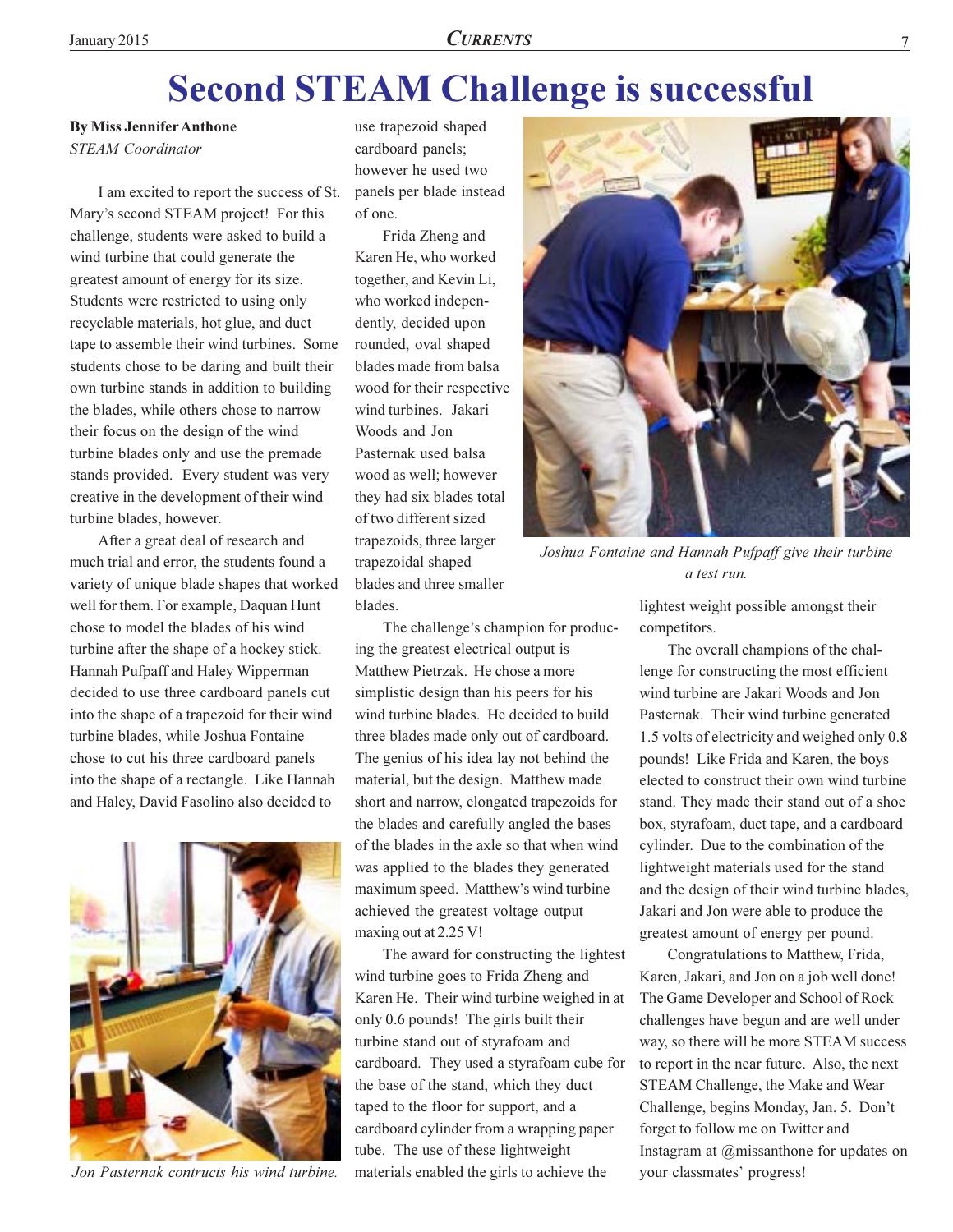## First Canvas · Cookies · Cocoa is a success

Thank you to everyone who participated in the year's Canvas . Cookies . Cocoa, which took place on Thursday, Dec. 11.

Approximately 30 people – students, parents, teachers, and alumni – enjoyed an evening of painting, food, and fun, under the direction of Art Teacher Laura James.







## **Campus Ministry**



## Resolve to read Scripture more

A blessed, peaceful and happy New Year. May 2015 be a year of following Jesus in mercy, humility, truth, and service.

Did you make any resolutions?

As new calendars get hung, checks get the new year date (when we remember), and the Church continues to celebrate Christmas (until January 11), we are often prompted to see a new beginning, a new order to our life. One's resolutions are often positive in nature: lose weight; work out more regularly; clean the garage, attic, basement, or junk drawer; and perhaps pray more.

We frequently fall victim to the same admonition that Jesus gave to His apostles in Matthew 26:41: "The spirit is willing but the flesh is weak." However, it is not the one who falls that fails; it is the one who falls and fails to get up. The blessings and grace of God will lift us up when we fall.

This year may be the time to resolve and reorder our relationship with God and His Church. As one of his seven pillars of Catholic spirituality, the author Matthew Kelly suggests reading the Bible as a daily practice. The Catholic Church teaches that the Bible is absolutely true in all matters necessary for our salvation.

Here are two suggestions for the reading/praying of Scripture. First, in preparation for the following Sunday, read the Scriptures that will be read. One day from the Old Testament, another the Psalm, another the New Testament, and finally the Gospel. Many church bulletins publish the readings for the week to come. If you don't have access to a bulletin, readings are also available at www.usccb.org.

Second, start your journey through Scripture by reading the Gospels. Begin with Mark, the "spark notes" of the four Gospels. His was written first; it is the shortest; and much of his insight comes from his association with Peter. Then, onward read Matthew, Luke, and John.

"All Scripture is inspired by God and is useful to teach us what is true and to make us realize what is wrong with our lives." NLT.

My resolution is to pray that the St. Mary's family continues to make God's word a part of our daily life.

Benedicat vos omnnipotens Deus.  $twf+$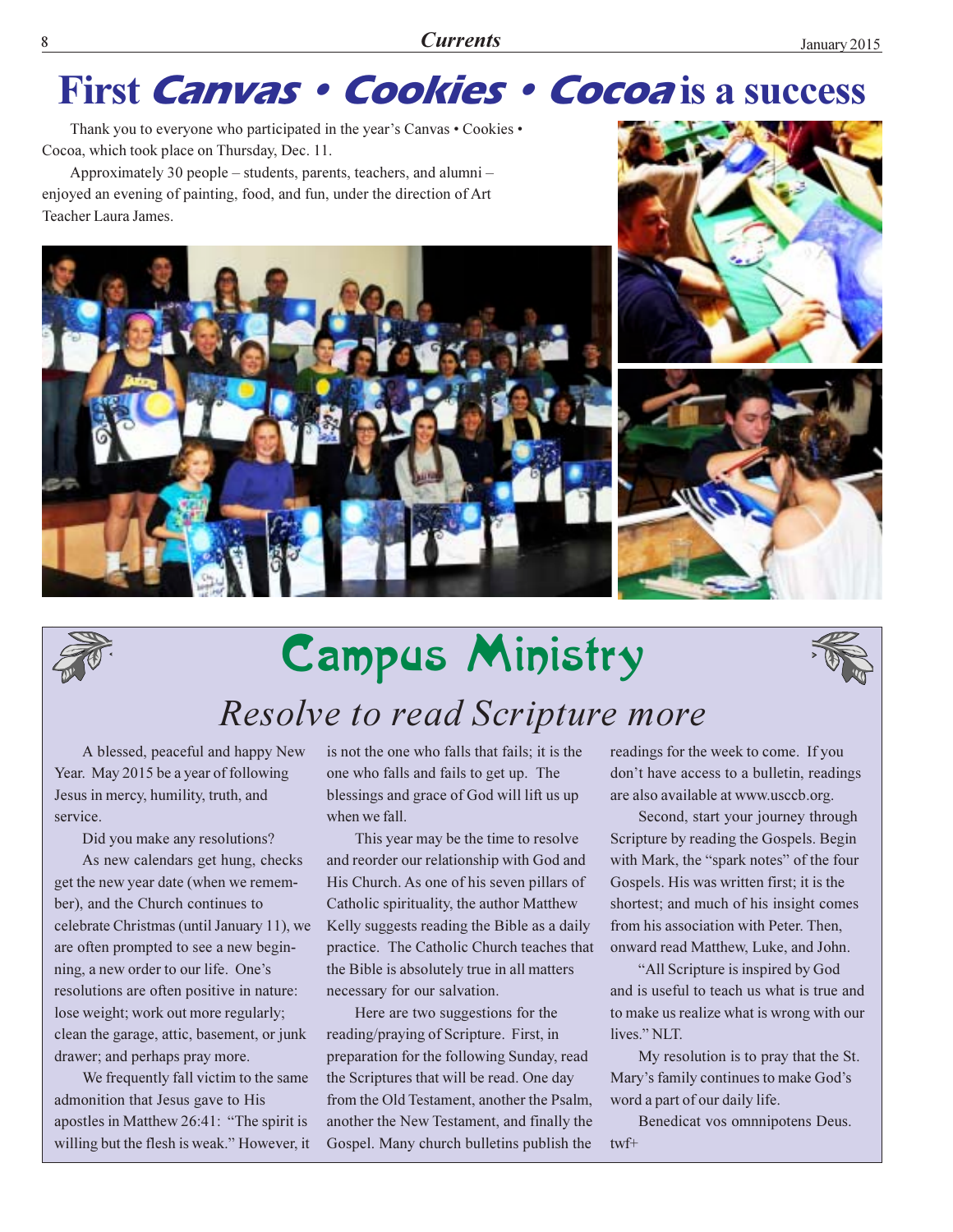## **Students participate in Hour of Code**

**By Miss Jennifer Anthone STEAM** Coordinator

Wednesday, Dec. 10, St. Mary's students, under the leadership of Science teacher Miss Jennfier Anthone, had the opportunity to participate in the global wide event, the Hour of Code.

The Hour of Code initiative is a onehour introduction to computer science and computer programming. Its aim is to teach students of all ages the basics of computer programming to prove that anybody can learn how to code. The event took place in locations all across the world during the week of December 8th through 14th, which is designated as Computer Science Education Week. Even President Obama took part in the Hour of Code!

In today's society, computers and technology impact every aspect of our lives. No matter what career students choose to pursue, now and in the future, their jobs will involve computers in some respect. Furthermore, the marketplace for computer science careers is dramatically expanding and, as of right now, there are not enough qualified candidates to fill the number of computer science jobs available. This is why is it is imperative students learn how to code.

The Hour of Code at St. Mary's took

with coding chose to start at the beginner level while others who have some back-

### **Register for Spring Driver Ed**

begin.

St. Mary's High School offers Driver Education classes to its students and any member of the community. Trained professionals committed to the student's success teach both the classroom and in-car sessions.

The Spring Session begins on January 22, and run through May 14.

The cost for the session is \$450.

The New York State Education Department requires that each student attend 24 hours of classroom instruction and 24 hours of in-car instruction. Oneand-a-half hour driving labs are available at various times in the Driver Education vehicles.

place after school from 2:30 to 3:30.

Students gathered in the library, where they

could work on desktop computers, laptops,

and iPads. During that hour, students

guided themselves through a variety of

tutorials provided by Code.org. Students

had the freedom to choose which tutorial

Students who had no prior experience

they wanted to do and at what level to

Every effort is made to register students in the classroom and driving lab of their choice.

Registration forms are available on the St. Mary's website (www.smhlancers.org) by clicking on Driver Ed. Forms and payment must be received by **January 14**, 2015! After that date, please call for availability.

Those who have questions regarding registration information should call St. Mary's High School at 683-4824.

ground knowledge of coding started at the more advanced levels. Students learned how to program their own games, and apps, and write lines of code. Some students coded lines for the game, "Flappy Bird", while others coded lines for their own websites. No matter what level or tutorial, all students were learning and having fun!

As a teacher, it was very exciting to see the students engaged in the coding tutorials. The students were completely immersed in what they were doing. It was amazing to see the amount of collaboration and learning that was taking place. On many occasions when one students got stuck on a step, he would ask his friend for help, and together they would solve the problem.

At the end of the event, all students earned a certificate of completion. The look of pride and the smiles on the students' faces was incredible. They were so proud of themselves, and I was proud of them,  $\mathsf{too}$ .

If you were unable to attend the event, there is no need to feel left out! Anyone can complete the Hour of Code at anytime! Just visit the code.org website and start a tutorial, any tutorial! I hope you will.



Juniors Christopher Greshman, Jonathan Rowe, and Justus Pigford were just three of the St. Mary's participants in the Hour of Code.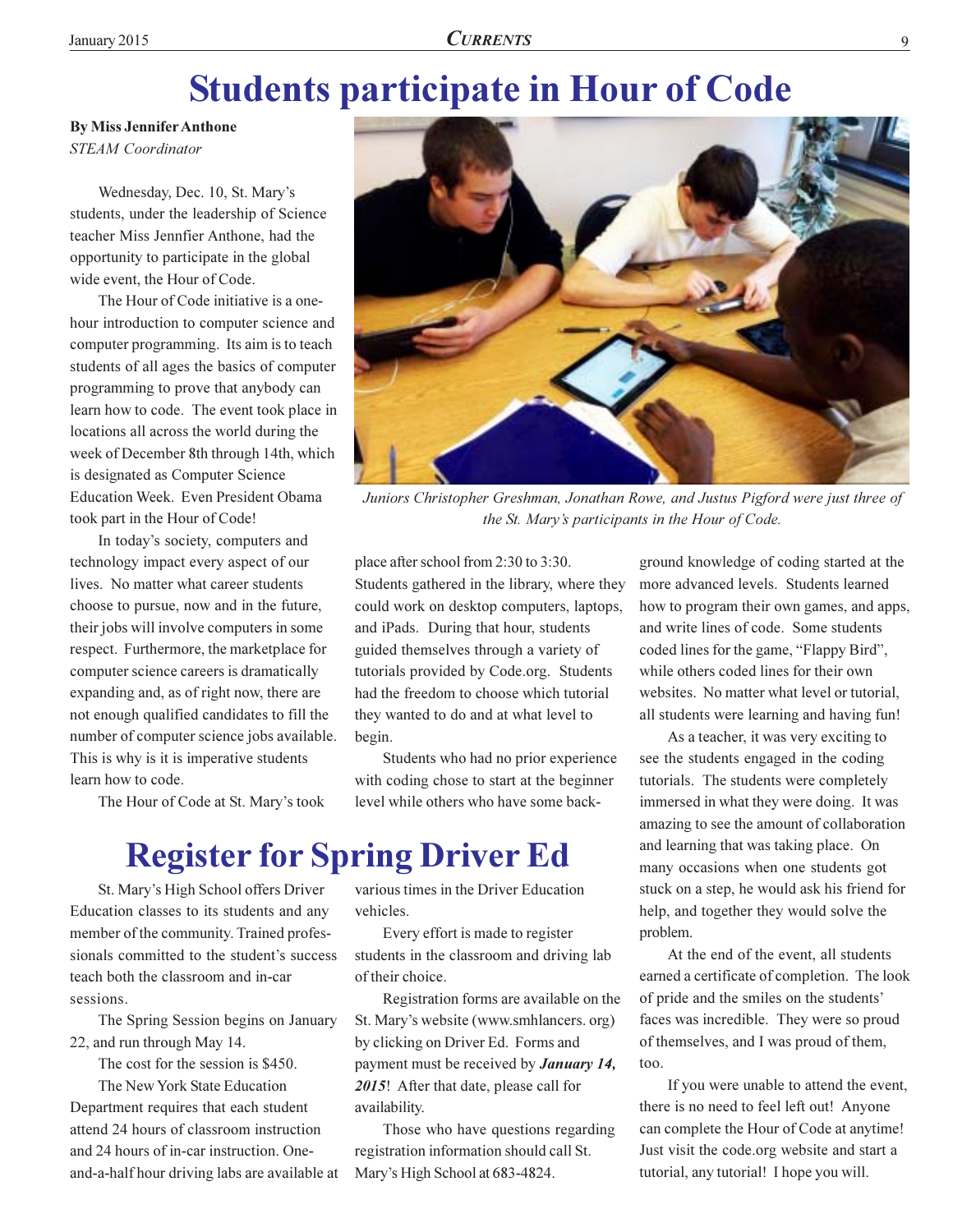## **Christmas time at St. Mary's!**



Father David Richards



**Unwrapping CHRISTmas** 

**The Christmas Show** 

The meaning of Christmas















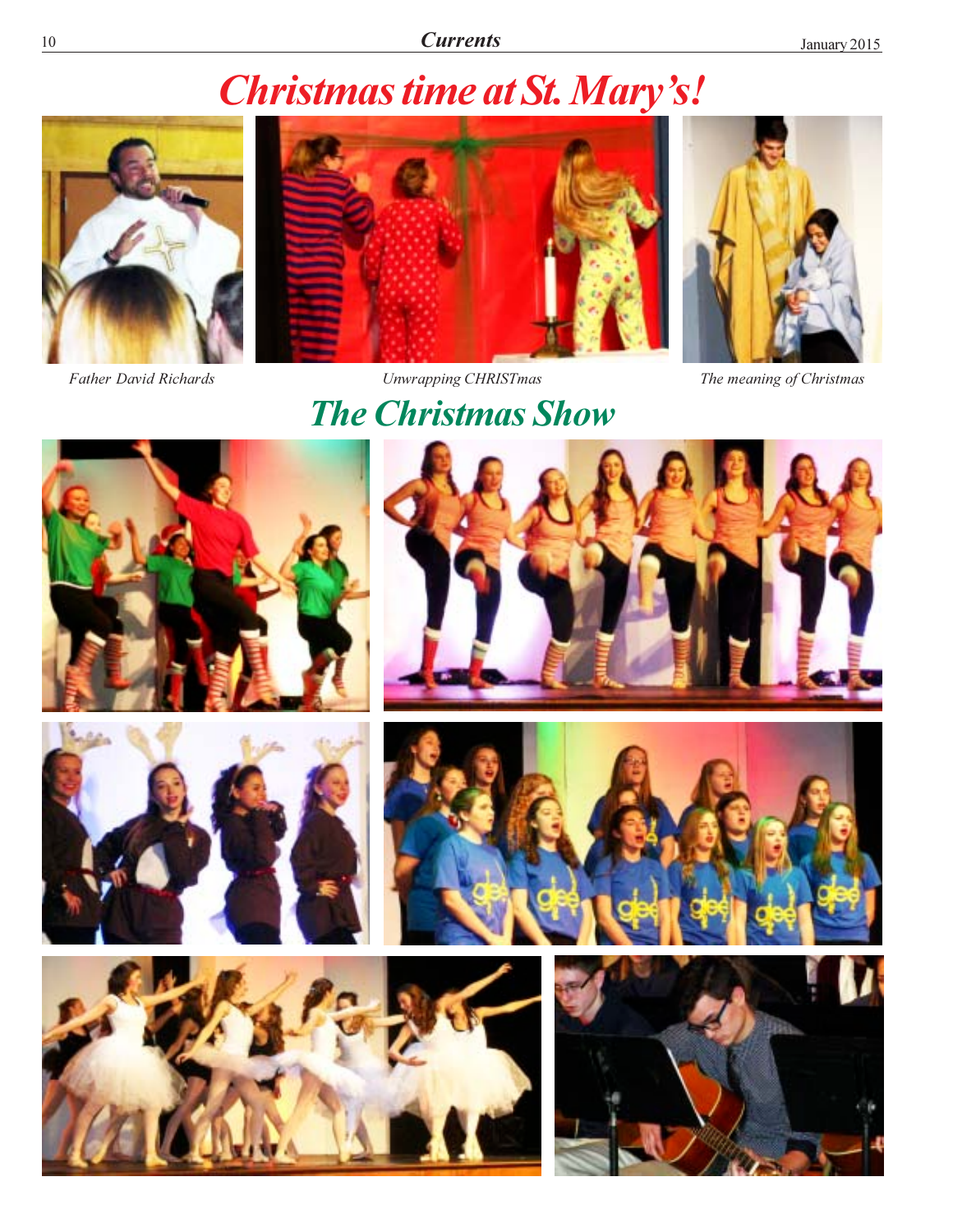## **2014-15 Winter Sports Schedules**

## Games begin at 7:30pm,

unless noted

Tues. Jan. 6, 6:30pm, @ Walsh Tues. Jan. 13, 7pm, @ St. Francis Thurs. Jan. 15, vs. Cleve-Hill Fri. Jan. 16, vs. O'Hara Tues. Jan. 20, vs. Niagara Catholic Fri. Jan. 23, 6:30pm, @ Park Mon. Jan. 26, vs. St. Joe's Fri. Jan. 30, 6:30pm, @ Nichols Tues. Feb. 3, @ Niagara Catholic Wed. Feb 4, 6:30pm, vs. Park Tues. Feb. 10, 6:30pm, vs. Walsh Wed. Feb. 11, vs. Fredonia Fri. Feb. 13, @ O'Hara Sun. Feb. 15, 4pm, @ Canisius

### **Boys' JV Basketball**

#### Games begin at 6pm, unless noted

Tues. Jan. 6, 5pm, @ Walsh Sat. Jan. 10, 12:30pm, vs. Depew Tues. Jan. 13, 5:30pm, @ St. Francis Thurs. Jan. 15, vs. Cleve-Hill Fri. Jan. 16, vs. O'Hara Tues. Jan. 20, vs. Niagara Catholic Mon. Jan. 26, vs. St. Joe's Fri. Jan. 30, 5pm,  $@$  Nichols Tues. Feb 3, @ Niagara Catholic Tues. Feb. 10, vs. Walsh Wed. Feb. 11, vs. Fredonia Fri. Feb. 13, @ O'Hara Sun. Feb. 15, 2:30pm, @ Canisius

### Wrestling

- Tues. Jan. 6, 6pm,  $\omega$  St. Joe's Sat. Jan 10, 9am, @ Alden State Bank Duels (Alden HS)
- Sat, Jan. 17, 9am  $\omega$  Niagara **Falls Tourney**
- Sat, Jan. 24, 9am @ Cat-Little Valley Tourney
- Sat, Jan. 31, 9am  $@$  Lew-Port Tourney
- Tues. Feb. 3, 6pm, vs. Gow

Sun. Feb. 8, time TBA, All-Catholic Tournament (St. Mary's)

### Girls' JV Bowling

All matches begin at 3:35pm. For the new year, matches are moved to Airport Lanes.

Tues, Jan. 6, vs. Immaculata Thur., Jan. 8, vs. Mt. St. Mary's Tues, Jan. 13, vs. Mt. Mercy Thur., Jan. 15, vs. Nardin Tues, Jan. 20, vs. Sacred Heart

### **Boys' Varsity Basketball Girls' Varsity Basketball Hockey**

Games begin at 7:30pm, unless noted Mon, Jan. 5, 6pm,  $\omega$  Nichols Fri, Jan. 9, vs. Park Sat, Jan. 10, 6pm, @ Fredonia Mon, Jan. 12, 5:30pm, @ Buffalo Science (Daemen College) Wed, Jan. 14, 6pm,  $(a)$  Nardin Sat, Jan. 17, 4pm, vs. Christian Central Wed, Jan. 21, 6pm, @ Sacred Heart (Villa Maria College) Fri, Jan. 23, vs. Mt. St. Mary's Tues, Jan. 28, vs. Niagara Catholic Thurs, Jan. 30, vs. Mt. Mercy Wed, Feb. 4, 6pm,  $@$  O'Hara Mon, Feb. 9, @ Buffalo Seminary Fri, Feb. 13, vs. Immaculata

### **Girls' JV Basketball**

**Games begin at 6pm unless** noted Mon, Jan. 5,  $\omega$  Nichols

Fri, Jan. 9, vs. Park Sat, Jan. 10, 12noon, @ Fredonia Wed, Jan. 14, 4:30pm, @ Nardin (Villa Maria College) Wed, Jan. 21, 4:30pm, @ Sacred Heart Fri, Jan. 23, vs. Mt. St. Mary's Mon, Jan. 26, 4:30pm, @ Sacred Heart

Tues, Jan 28, vs. Niagara Catholic Thurs, Jan. 30, vs. Mt. Mercy

Fri, Feb. 13, vs. Immaculata

### **Boys' Bowling**

All matches begin at 3:35pm. For the new year, matches are moved to Airport Lanes.

Tues, Jan. 6, vs. St. Francis Thur., Jan. 8, vs. Canisius Tues, Jan. 13, vs. St. Joe's Thur., Jan. 15, vs. O'Hara Thur., Jan. 22, vs. Timon Thur., Jan. 29, vs. Christian Central Tues, Feb. 3, Position Round Thur., Feb. 5, All-Catholic Match Sat. March 7. State CHSAA Tournament

- Sun, Jan. 4, 4pm, vs. Lockport (Northtown)
- Tues, Jan. 6, 4pm, vs. Canisius (Buffalo State)

Fri, Jan. 16, 7:30pm, vs. Lockport (Lockport)

- Sat, Jan. 17, 3pm, vs. Amherst (Northtown)
- Mon, Jan. 19, 8:45pm, vs. North Tonawanda (Hyde Park)
- Fri, Jan. 23, 8pm, vs. Niagara Falls (Harbor Center)
- Sun, Jan. 25, 5pm, vs. Lew-Port (Buffalo State)
- Fri, Jan. 30, 8pm, vs. St. Francis (Harbor Center)
- Sun, Feb. 2, 7:50pm, vs. West Seneca East (West Seneca)
- Wed, Feb. 5, 9pm, vs. Sweet Home (Northtown)
- Fri, Feb. 7, 1:45pm, vs. St. Joe's (Brighton)
- Fri, Feb. 14, 5:30pm, vs. West Seneca West (Northtown)

### **Freshman Basketball**

Sat. Jan 3, 1pm,  $@$  Timon Sat. Jan 10, 11am, vs. Jamestown Tues .Jan 13. 4pm,  $\omega$  St. Francis Thurs. Jan 15, Time TBA,  $\omega$ Lancaster Fri. Jan 16, 4pm,  $\omega$  St. Joe's Sat. Jan 17, 11am, @ Jamestown Sat. Jan 24, 11am, vs. Clarence Sat. Jan 31, 11am, vs. Lockport

Wed. Feb. 4, Time TBA, @ Lockport

## **Athletes** of the Week



Dec. 8-12 **Alyssa Yebernetsky** In the girls' Bowling match against Nardin, Alyssa rolled a 204, her personal best and 47 pins over her average.



Dec. 15-19 **Takal Molson** In men's Basketball games, Takal was the leading scorer in the Lancers' victories over Iroquois and Middle College.

## **Desiderios donate Lancer**

Thank you to Gerald and Robert Desiderio who recently restored and donated this Lancer to St. Mary's High School. The plaque reads, "May This Lancer **Stand Guard of Your** Path to EXCELLENCE." The Lancer presently stands in the entrance of the Athletic

Center.

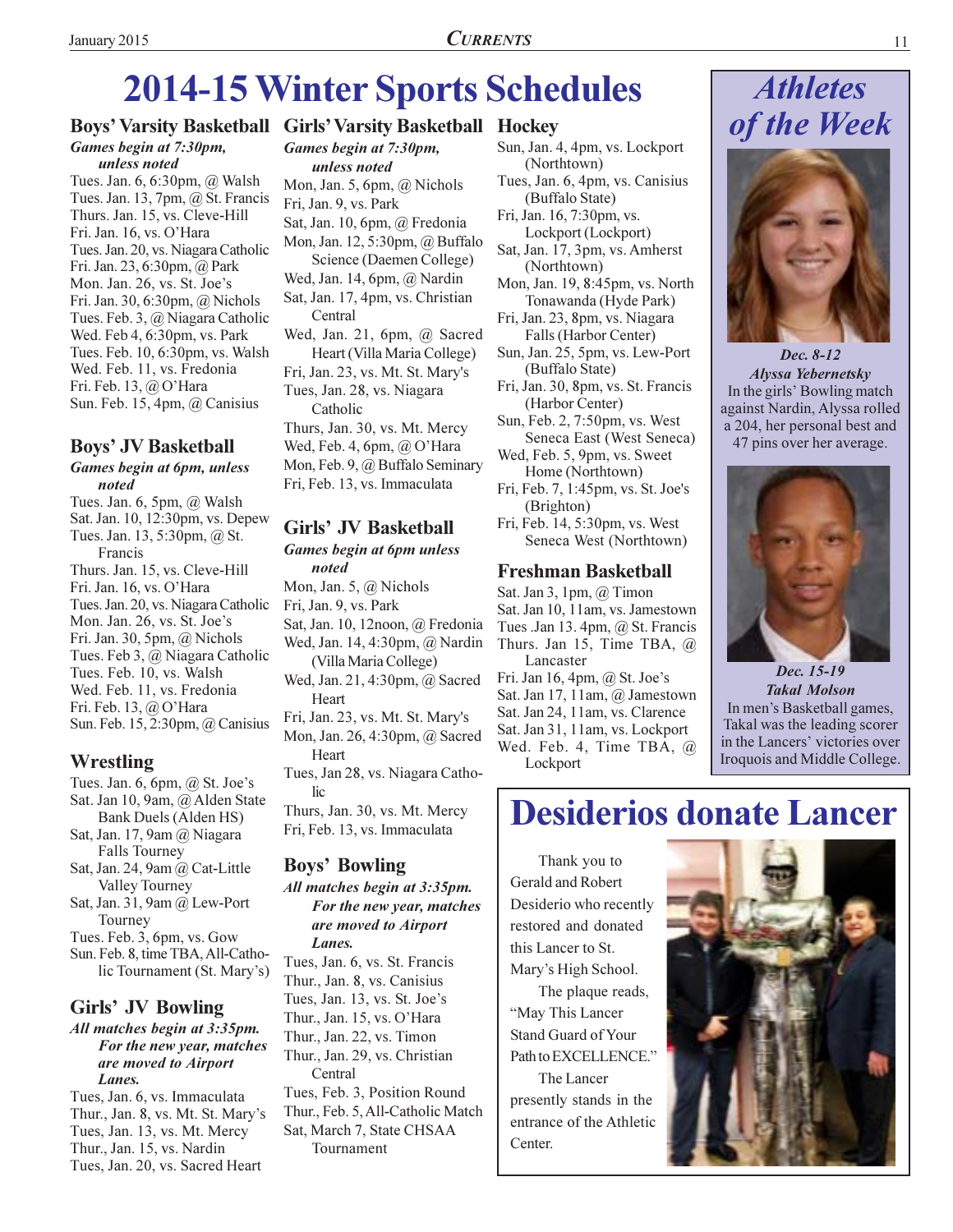## **Accolades continue for Leah Meyer**

Over the past few weeks, even though the volleyball season is over, senior Leah Meyer contiues to receive recognitions, both on the local, state, and national level.

12

When The Buffalo News unveiled their All-Western New York team, Leah was selected on the First Team, along with fellow St. Mary's senior Ashley Drzymala.

The Gatorade Company, in collaboration with USA TODAY High School Sports, announced that Leah was named as its 2014-15 Gatorade New York Volleyball Player of the Year.

MaxPreps.com, a website for high school sports throughtout the nation, named Leah to the All-American Volleyball Second team.

The 6-foot-3 senior middle blocker led the Lancers to a 47-0-1 record, the New York State Catholic High School Athletic Association championship and a No. 20 ranking nationally according to PrepVolleyball.com. Leah recorded 460 kills, 139 digs, 79 blocks and 53 service aces this past season, with a hitting percentage of .468. A four-time All-Catholic selection and

a three-time Msgr. Martin League MVP, she was ranked as the No. 45 Senior Ace nationally by PrepVolleyball.com.

Leah has maintained an A average in the classroom. A devoted member of her church community, she has volunteered locally as a mentor for younger students and as a summer camp counselor.

"Leah Meyer is one of the most

dominant players I've ever had to coach against," said Kyle Shanley, head coach at Immaculata Academy. "She hits from the back row, passes really well, serves well ... she's just a complete player. She's in a league of her own."

Leah has signed a National Letter of Intent to play volleyball on scholarship at Duke University in the fall of 2015.

## **Molson receives Jim Kelly Award**



Congratulations to Junior Takal Molson who received the Jim Kelly Underclassman Football Player of the Year. With him are St. Mary's coaches Matt Ard and Chris Glenn

D'Avolio

Kitchens

## Lunch Menu - January 5 to 30

|                                                                           | <b>Monday</b>                                     | <b>Tuesday</b>                             | Wednesday             | <b>Thursday</b>                            | Friday                                                |
|---------------------------------------------------------------------------|---------------------------------------------------|--------------------------------------------|-----------------------|--------------------------------------------|-------------------------------------------------------|
| <b>Student</b><br><b>Lunches:</b><br><b>\$4</b>                           | Chicken Parm,<br>side pasta,<br>bread stick       | Steak quesadillas,<br>salad                | Specialty pizza       | Chicken breast<br>sandwich,<br>pasta salad | Buffalo Best Pizza<br>(barbecue chicken)              |
| <b>Please note:</b><br>You may prepay<br>for student<br><i>lunches</i> by | 17<br>Cheeseburger,<br>fries                      | 13<br>Tacos<br>in a bag                    | Specialty pizza       | 15<br>Beef stir fry                        | Specialty<br>Mac & Cheese<br>(Buffalo chicken finger) |
| sending checks<br><i>made out to</i><br>"St. Mary's High<br>School"       | 19<br>No School                                   | 20<br>Chicken breast<br>sandwich,<br>fries | 21<br>Specialty pizza | 22<br>Shepherd's Pie                       | 23<br>Hawaiian chicken                                |
| $\boldsymbol{10}$<br>Mrs. Skalski,<br>Cafeteria<br>Manager.               | 26<br>Chicken Parm.<br>side pasta,<br>bread stick | 27<br>Tacos<br>in a bag                    | 28<br>Specialty pizza | 29<br>Cheeseburger,<br>fries               | 30<br>No School                                       |

Lunches provided  $by:$ 



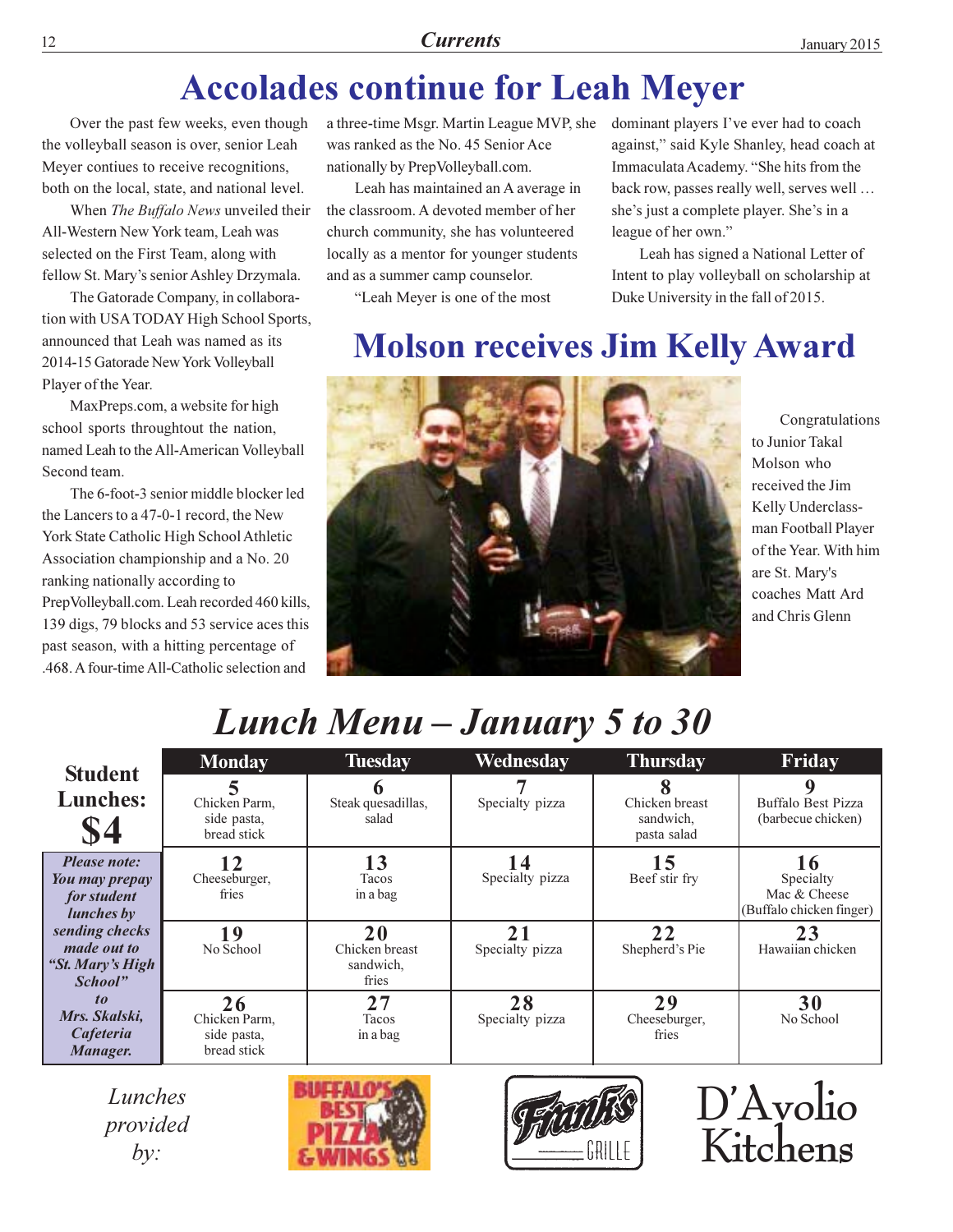## January 2015 Calendar

| <b>Sunday</b>                               | <b>Monday</b>                                                                                                                        | <b>Tuesday</b>                                                                                                                                                                                                                                                                                                                                           | Wednesday                                                                                                          | <b>Thursday</b>                                                                                                                                                                                                                     | Friday                                                                                                                                                                                                                  | <b>Saturday</b>                                                                                                                                                                       |
|---------------------------------------------|--------------------------------------------------------------------------------------------------------------------------------------|----------------------------------------------------------------------------------------------------------------------------------------------------------------------------------------------------------------------------------------------------------------------------------------------------------------------------------------------------------|--------------------------------------------------------------------------------------------------------------------|-------------------------------------------------------------------------------------------------------------------------------------------------------------------------------------------------------------------------------------|-------------------------------------------------------------------------------------------------------------------------------------------------------------------------------------------------------------------------|---------------------------------------------------------------------------------------------------------------------------------------------------------------------------------------|
|                                             |                                                                                                                                      |                                                                                                                                                                                                                                                                                                                                                          |                                                                                                                    | New Year's Day<br><b>NO SCHOOL</b><br>Christmas Break<br>Offices Closed<br>Happy<br>New Year                                                                                                                                        | $\overline{2}$<br><b>NO SCHOOL</b><br>Christmas Break<br>Offices Open<br>8am-1pm<br>Offices Open<br>8am-1pm                                                                                                             | $\overline{3}$<br>FreshBB @ Timon<br>lpm                                                                                                                                              |
| $\vert 4$<br>Hockey vs. Lockport<br>4pm     | $5-D$ Day<br>Student Senate<br>2:30 <sub>pm</sub><br>6pm                                                                             | $6-E$ Day<br>SADD 7:30am<br>Curriculum Commit-<br>tee $2:30 \text{pm}$<br>WBB @ Nichols 4:30, Auditions for Musical Auditions for Musical<br>2:30 <sub>pm</sub><br>Scholars Time TBA<br>MBowl vs. St. Francis<br>3:35pm<br>WBowl vs. Immac-<br>$ulata$ 3:35 $pm$<br>MBB @ Walsh 5,<br>6:30pm<br>Hockey @ Canisius<br>4pm<br>Wrestling @ St. Joe's<br>6pm | $7-F$ Day<br>Campus Ministry<br>7:30am<br>SEEK 2:30pm<br>2:30 <sub>pm</sub>                                        | $8-A$ Day<br>Weekly Mass 7:30am Ext HR / PM<br>NHS Tutoring<br>2:30 <sub>pm</sub><br>President's Ad Board<br>2:30 <sub>pm</sub><br>MBowl vs. Canisius<br>3:35pm<br>WBowl vs. Mt. St.<br>Mary's $3:35$ pm                            | 9-Closed<br><b>Liturgy Schedule</b><br>(Class Meetings /<br>Epiphany Liturgy)<br>Callbacks for Musical<br>2:30 <sub>pm</sub><br>WBB vs. Park 6,<br>7:30pm<br><b>Liturgy</b><br>Dress Code                               | 10<br>Wrestling @ Alden<br><b>State Bank Duels</b><br>9am<br>FreshBB vs.<br>Jamestown 11am<br>WJVBB @ Fredonia<br>$12$ noon<br>MJVBB vs. Depew<br>12:30pm<br>WVarBB @ Fredonia<br>6pm |
| $\overline{11}$                             | $12-B$ Day<br>Student Senate<br>2:30 <sub>pm</sub><br>WVarBB (a) Buffalo<br>Science (Daemen<br>College) 5:30pm                       | $13-C$ Day<br>NHS 2:30pm<br>MBowl vs. St. Joe's<br>$3:35 \, pm$<br>WBowl vs. Mt. Mercy<br>3:35pm<br>FreshBB @ St.<br>Francis 4pm<br>MBB @ St. Francis<br>5:30, 7pm                                                                                                                                                                                       | $14-D$ Day<br>Principal's Ad Board<br>2:30 <sub>pm</sub><br>WBB @ Nardin 4:30,<br>6pm                              | $15-E$ Day<br>Weekly Mass 7:30am Pride Day<br>NHS Tutoring<br>2:30 <sub>pm</sub><br>Math Club 2:30pm<br>MBowl vs. O'Hara<br>3:35pm<br>WBowl vs. Nardin<br>3:35pm<br>MBB vs. Cleve-Hill 6,<br>7:30pm<br>FreshBB (a)<br>Lancaster TBA | $16$ -F Day<br>FreshBB @ St. Joe's<br>4pm<br>MBB vs. O'Hara 6,<br>7:30pm<br>Hockey @ Lockport<br>7:30pm<br><b>Pride</b><br>Day                                                                                          | 17<br>Wrestling @ Niagara<br>Falls Tourney 9am<br>FreshBB @<br>Jamestown 11am<br>Hockey vs. Amherst<br>3pm<br>WVarBB vs. Christian<br>Central 4pm                                     |
| 18                                          | 19<br><b>NO SCHOOL</b><br>Dr. Martin Luther<br>King Jr. Day<br>Hockey vs. North<br>Tonawanda<br>8:45pm<br><b>No</b><br><b>School</b> | $20-A$ Day<br>SOUL 7:20am<br>WBowl vs. Sacred<br>Heart 3:35pm<br>MBB vs. Niagara<br>Catholic 6,<br>7:30pm                                                                                                                                                                                                                                                | $21-B$ Day<br>Campus Ministry<br>7:30am<br>Faculty/Staff 2:30pm<br>WBB @ Sacred Heart MBowl vs. Timon<br>4:30, 6pm | $22-C$ Day<br>Weekly Mass 7:30am Jeans Day<br>NHS Tutoring<br>2:30 <sub>pm</sub><br>3:35pm                                                                                                                                          | $23-D$ Day<br>WBB vs. Mt. St.<br><i>Mary's</i> $6, 7:30 \text{pm}$<br>MVarBB @, Park<br>6:30pm<br>Hockey vs. Niagara<br>Falls 8pm<br><b>Jeans Day</b>                                                                   | 24<br><b>SAT Testing Day</b><br>Wrestling <i>(a)</i> Cat-<br>Little Valley<br>Tourney 9am<br>FreshBB vs.<br>Clarence 11am                                                             |
| $\overline{25}$<br>Hockey @ Lew-Port<br>5pm | $26-E$ Day<br>Regular Schedule<br>January Exams<br>MBB vs. St. Joe's 6,<br>7:30pm                                                    | $27-F$ Day<br>Regular Schedule<br>January Exams                                                                                                                                                                                                                                                                                                          | $28-A$ Day<br>Special Schedule<br>January Exams<br>WBB vs. Niagara<br>Catholic 6,<br>7:30pm                        | $29 - B$ Day<br>Special Schedule<br>January Exams<br>End of Second<br>Quarter<br>MBowl vs. Christian<br>Central 3:35pm                                                                                                              | 30<br><b>NO SCHOOL</b><br><b>FOR STUDENTS</b><br>Faculty/Staff Retreat FreshBB vs.<br>MBB @ Nichols 5,<br>6:30pm<br>WBB vs. Mt. Mercy 6,<br>7:30pm<br>Hockey vs. St.<br>Francis 8pm<br><b>No School</b><br>for Students | 31<br>Wrestling @ Lew-<br>Port Tourney 9am<br>Lockport 11am                                                                                                                           |